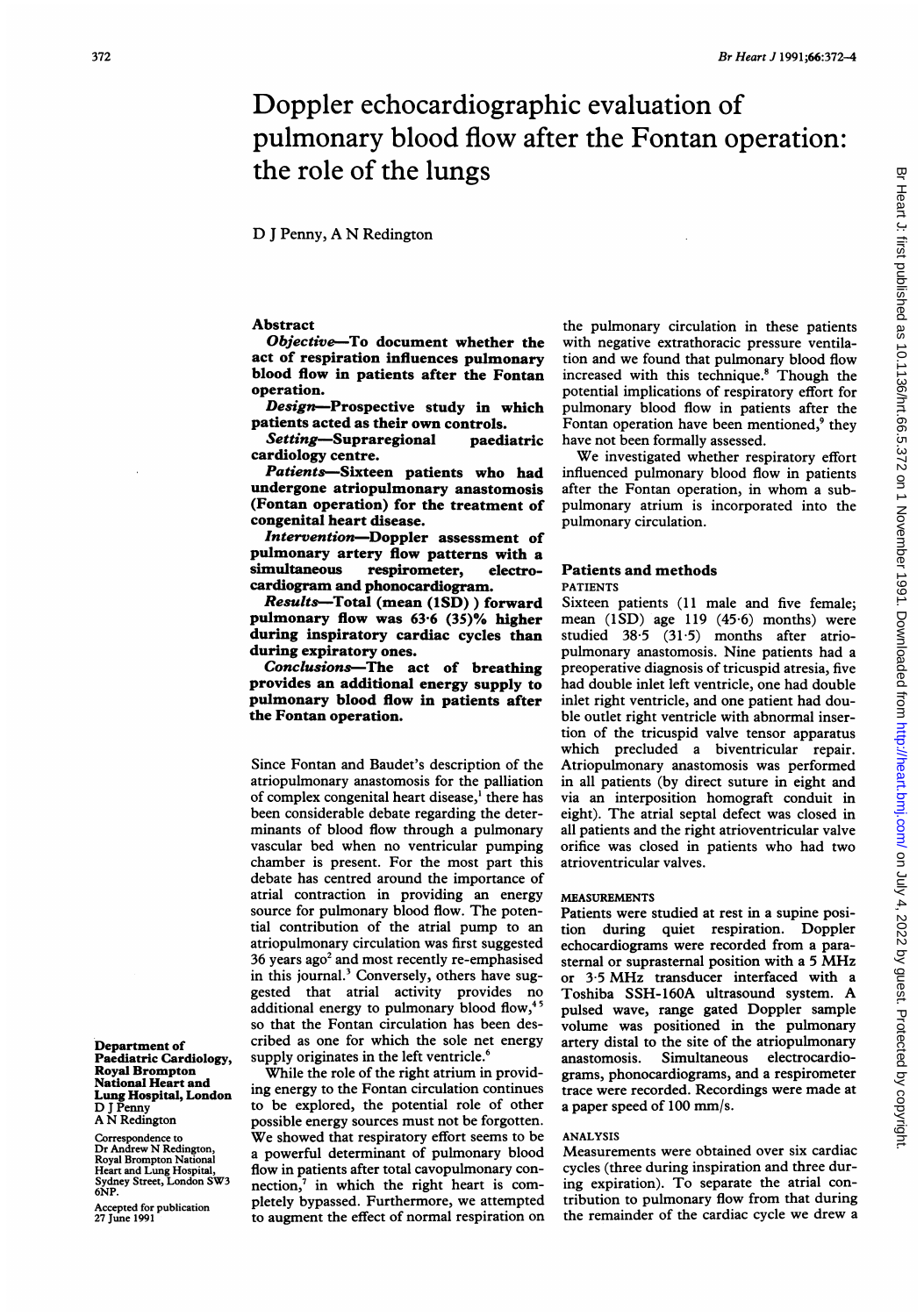

Figure Simultaneous pulmonary artery Doppler flow (PA Doppler), electrocardiogram (ECG), phonocardiogram (PCG), and respirometer (Resp) trace in a patient after the Fontan operation. During inspiration (upward deflection on the respirometer) the total forward pulmonary flow-velocity integral and peak forward flow velocity were increased.

vertical line to zero at the beginning of the onset of the waveform related to atrial systole.3 We calculated the atrial contribution to pulmonary flow  $(\%)$  as  $100 \times$  the velocitytime integral during atrial contraction, divided by the velocity-time integral of total forward pulmonary flow.3 Peak forward flow velocity in the pulmonary artery was measured directly from the paper recordings.

Traces were digitised with a Summagraphics digitising plate, interfaced with a Prime 750 mainframe, so that the total pulmonary flow-velocity integral and its atrial component could be compared during inspiration and expiration. No attempt was made to calculate the area of the atriopulmonary anastomosis, which was assumed to remain constant throughout the cardiac and respiratory cycle. All indices were expressed as mean (1SD) and the statistical significance of differences between group means was assessed by Student's t test. Probability values  $< 0.05$  were regarded as significant.

# Results

### PULMONARY DOPPLER FLOW

All patients were in sinus rhythm and a biphasic pattern of forward flow was seen in the pulmonary artery (fig). Low velocity forward flow occurred during ventricular systole and early diastole. During late diastole forward flow was augmented at the same time as atrial contraction, so that the atrial contribution to forward flow in the pulmonary artery during expiration was 51-4 (8-8)% of total forward flow.

## EFFECT OF RESPIRATION

Total forward flow during inspiratory cardiac cycles was 63-6 (35)% higher than during expiratory ones  $(p < 0.001)$ . We saw a proportional increase in forward flow during atrial contraction, so that the contribution of atrial contraction to total flow was similar during inspiration  $(52.0 (10)\%)$  and expiration  $(51.4 (8.8)\%) (p = 0.693)$  (fig).

Inspiration, furthermore, resulted in an increase in peak forward flow velocity during atrial systole from  $39.8$  (16.6) cm/s to  $51.3$  $(19.9)$  cm/s (p < 0.001).

# EFFECT OF ATRIOVENTRICULAR CONNECTION

During expiration the atrial contribution to forward flow in the pulmonary artery tended to be higher in patients with double inlet ventricle (57.4  $(6.7)$ %) than in patients with tricuspid atresia  $(48.6 (8.9)\%)$ , although this difference did not reach statistical significance  $(p = 0.059)$ . Similarly, during inspiration, no significant difference in either the atrial contribution to forward flow or the peak forward flow velocity was seen in the two groups.

### RETROGRADE PULMONARY FLOW

Retrograde flow was seen in the pulmonary artery during early ventricular systole in nine patients. While it was not possible to quantify the amount of retrograde flow, qualitative assessment suggested that the retrograde flow was less appreciable during inspiration.

#### Discussion

The results of this study are consistent with previously published observations of Doppler flow patterns in the pulmonary artery of patients with an atriopulmonary circulation which suggest that right atrial contraction may contribute to forward flow in the pulmonary artery.310 The addition of simultaneous respirometry, however, provides further information about the determinants of blood flow in the atriopulmonary circulation.

It has been suggested that in the normal circulation the right atrium is at the peak of its work-function curve.<sup>11</sup> Normal inspiration is associated with an increase in right atrial preload<sup>12</sup> and it thus might be expected that inspiration (especially in patients after the Fontan operation in whom the right atrium is operating further along the work-function curve than in normal subjects) would be associated with a reduction in the relative contribution of atrial contraction to pulmonary flow. Our observation that forward flow during atrial contraction is increased by inspiration, suggests that even in patients after the Fontan operation some preload reserve may be maintained by the right atrium. An alternative explanation for these data would be that during inspiration forward flow related to atrial contractility is unchanged but the inspiratory increase in pulmonary forward flow during atrial systole is a manifestation of additional passive flow with the atrium acting as a conduit during inspiration. Perhaps more important is the overall contribution that atrial contraction makes to cardiac output after this operation. Clearly, in the absence of inflow valves, atrial contraction will not only lead to forward flow in the pulmonary artery, but also to retrograde flow into the systemic veins.<sup>10</sup> The lack of a mean pressure rise from systemic veins to pulmonary artery has been suggested as evidence against "effective" pump function of the atrium in the Fontan pulmonary circulation.' While there can be no doubt that the atrium is an inefficient pump under these